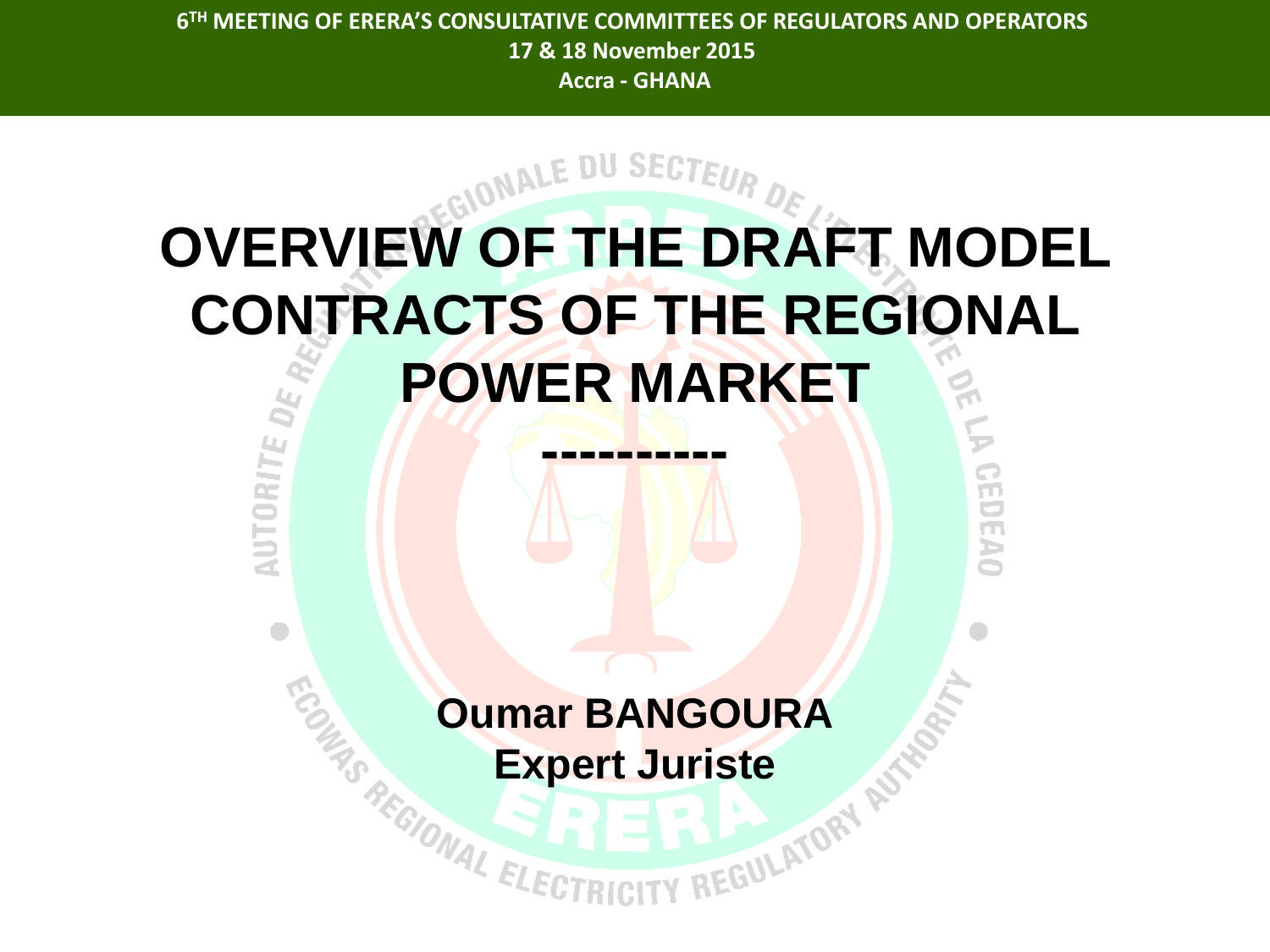NALE DU SECTEUR

## **Legal Basis**

## **1.1 Directive on the Organisation of the Regional Market (Article 8)**

a) ERERA shall provide stakeholders in the Regional Market, model long-term and medium term bilateral contracts after consultation with key stakeholders.

b) WAPP shall in consultation with the transmission system operators of Member States develop a standard Connection and Use of Network Agreement for access to the Regional Transmission Network.

ERERA shall approve the standard connection and Use of Network Agreement after consultation with the national regulatory authorities.

### **1.2 Regional Market Rules**

*a) Market Phase 1*: Trading is carried out through bilateral agreements using approved "model contracts"; these bilateral agreements can be short, medium or long term agreements. (article 12).

b) *Conditions precedent to the Market Phase 1:* Contract templates have been approved by ERERA.(article 13, c). WAL ELECTRICITY REGULAT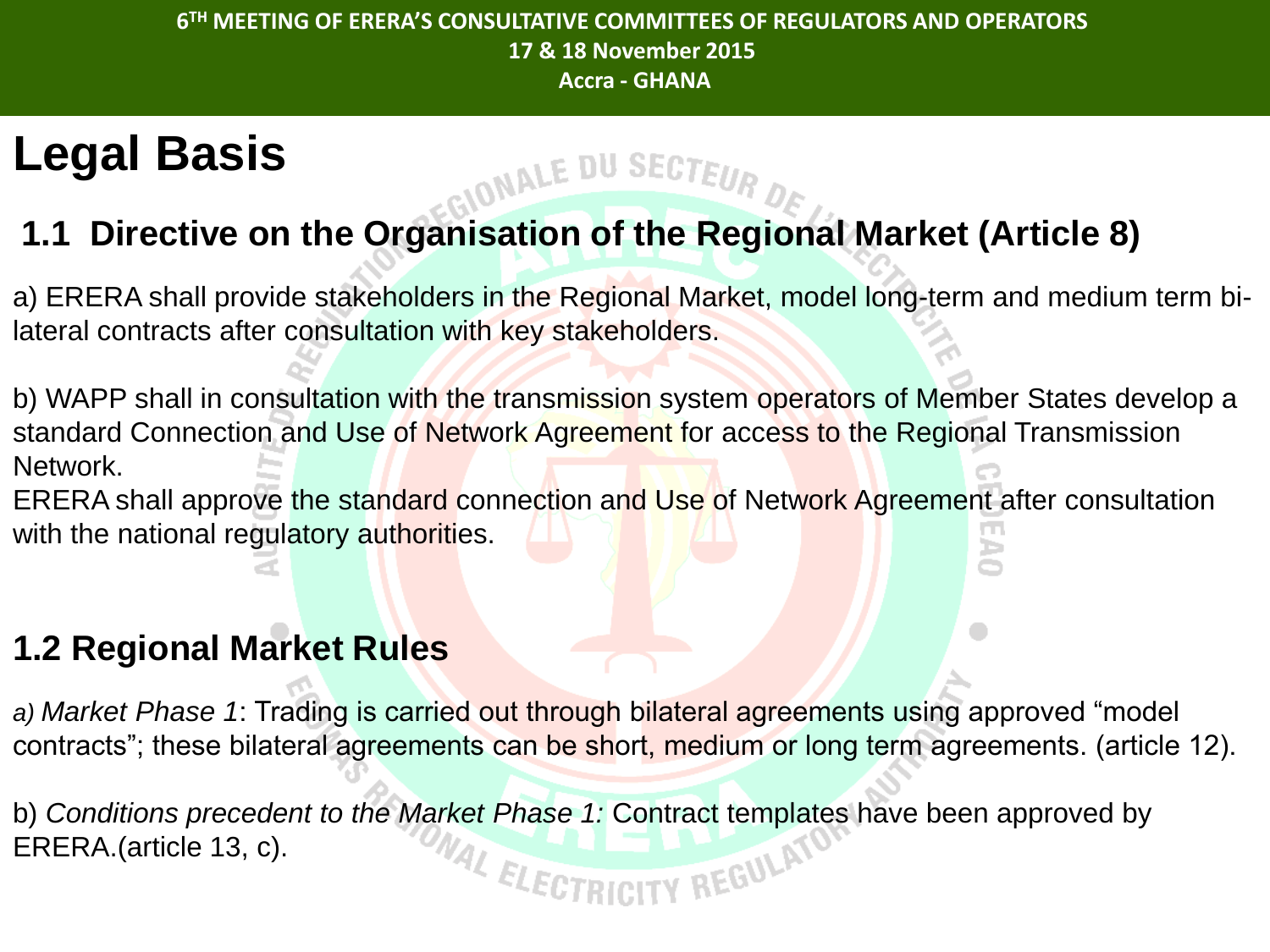# **2 – Main Objective**

**Improving existing bilateral contracts practiced in crossborder electricity trade:**

- **- Identify critical points of electricity trade agreements,**
- **- Identify and share best practices**
- **- Propose standard contractual arrangements for crossborder exchanges and formalize a consensus on an adaptation strategy of the existing contracts.**

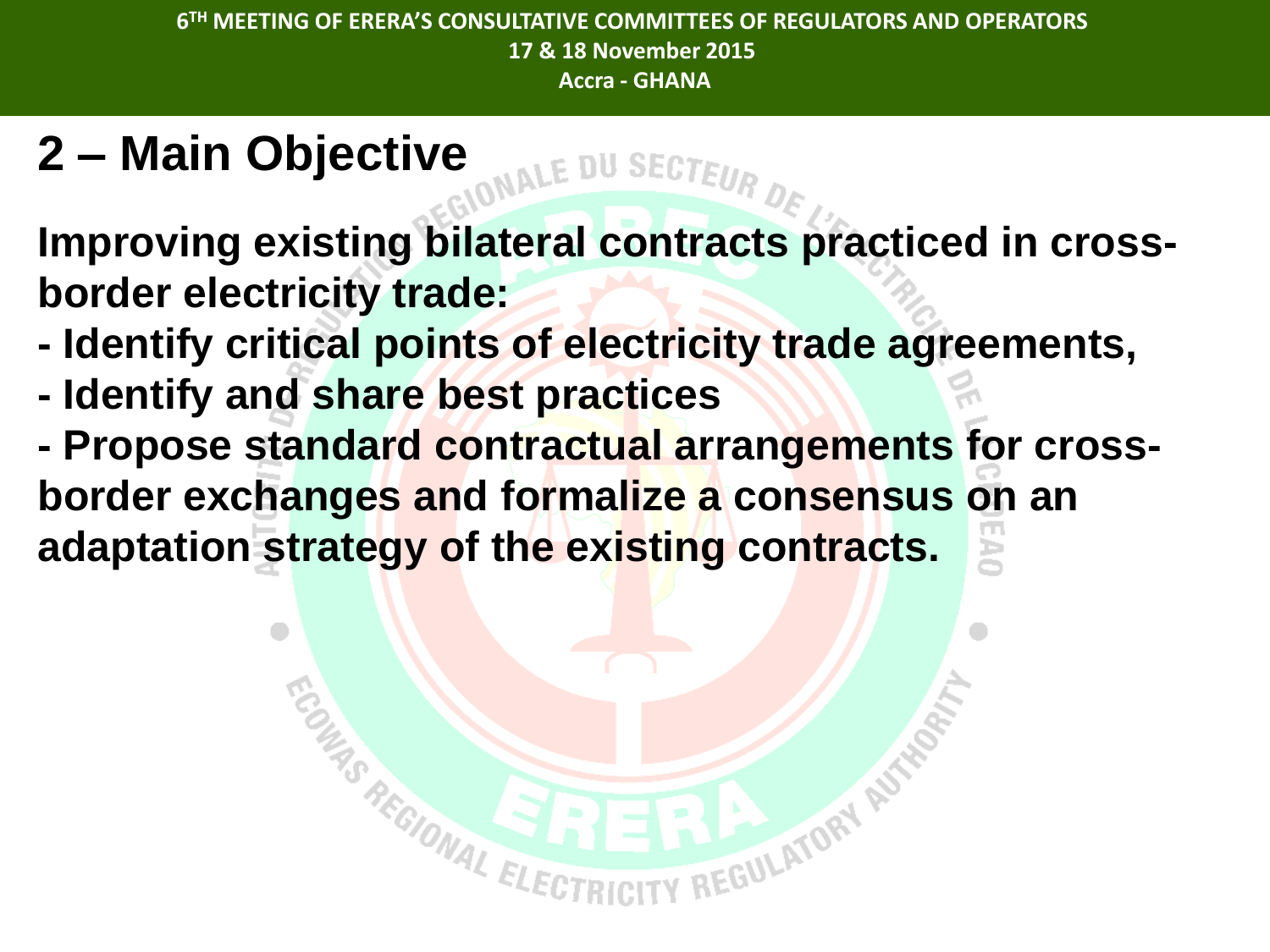IU SECTEUR

**a) Supply contracts model: bilateral contracts long-term and medium-term bilateral contracts** 

**3 – Types of Contracts**

**b) Standard Connection and Use of Network Agreement for access to the Regional Transmission Network.**

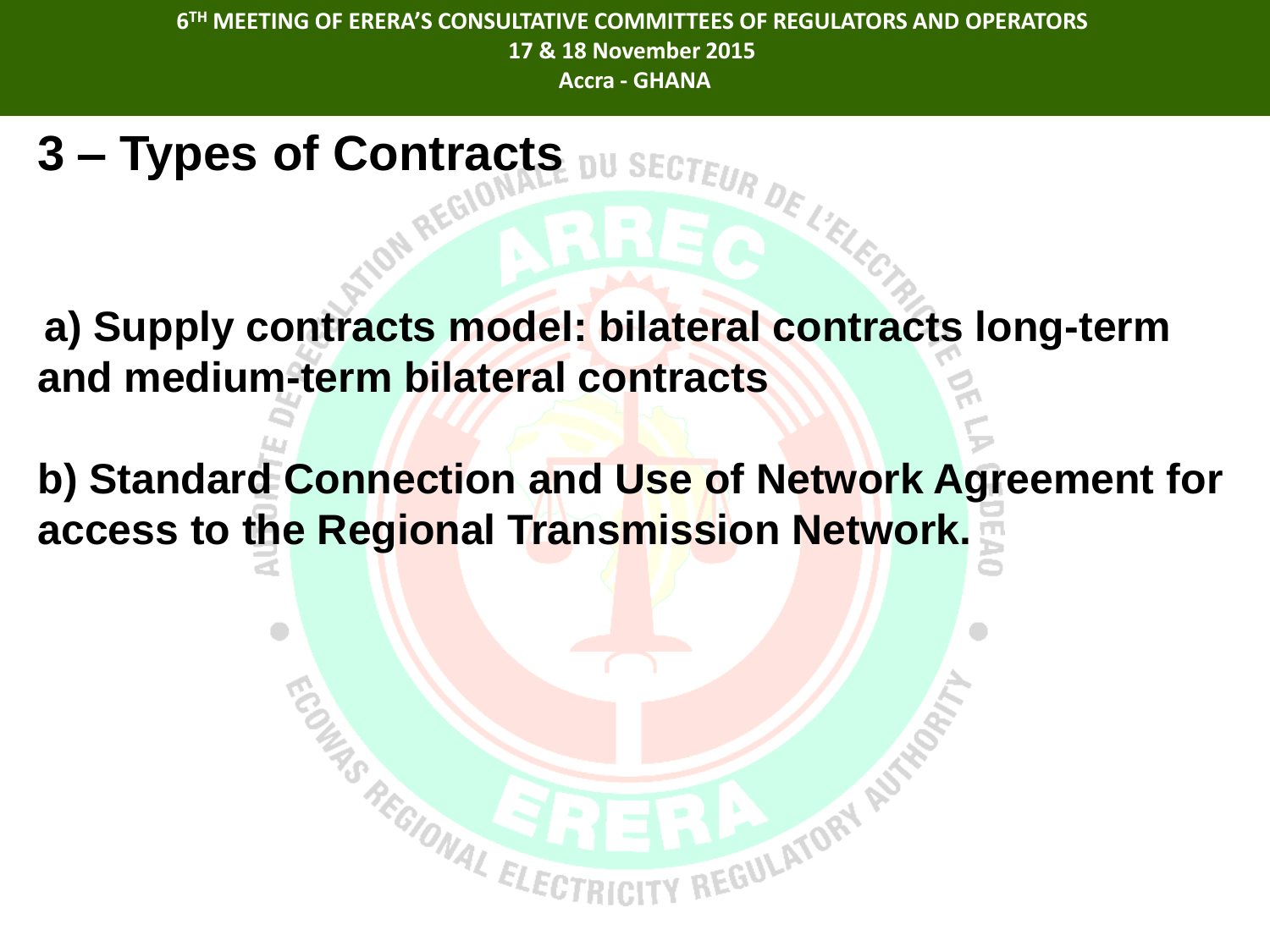- **4. Procedures for the adoption of the contract templates**
	- **4.1 At the level of WAPP**

**a) Development of model contracts by WAPP b) Review and Validation by the Committees of WAPP c) Transmission of draft contracts for approval to ERERA** 

## **4.2 At the level of ERERA**

**a) Review of the draft Contracts (ERERA/Consultant) b)Call for Comments (regulators and operators) c) Review by the consultative Committees d) Approval by the Regulatory Council of ERERA**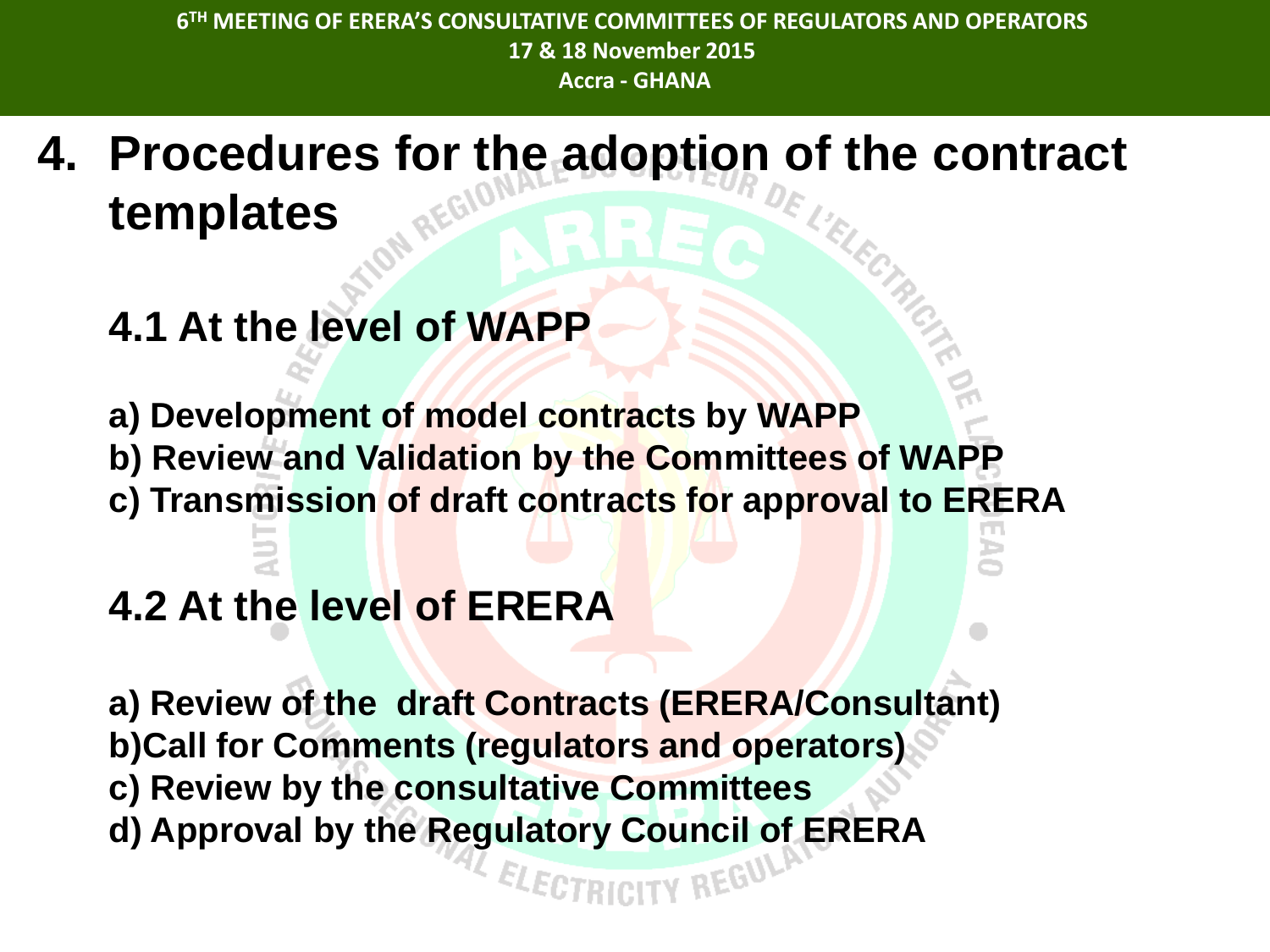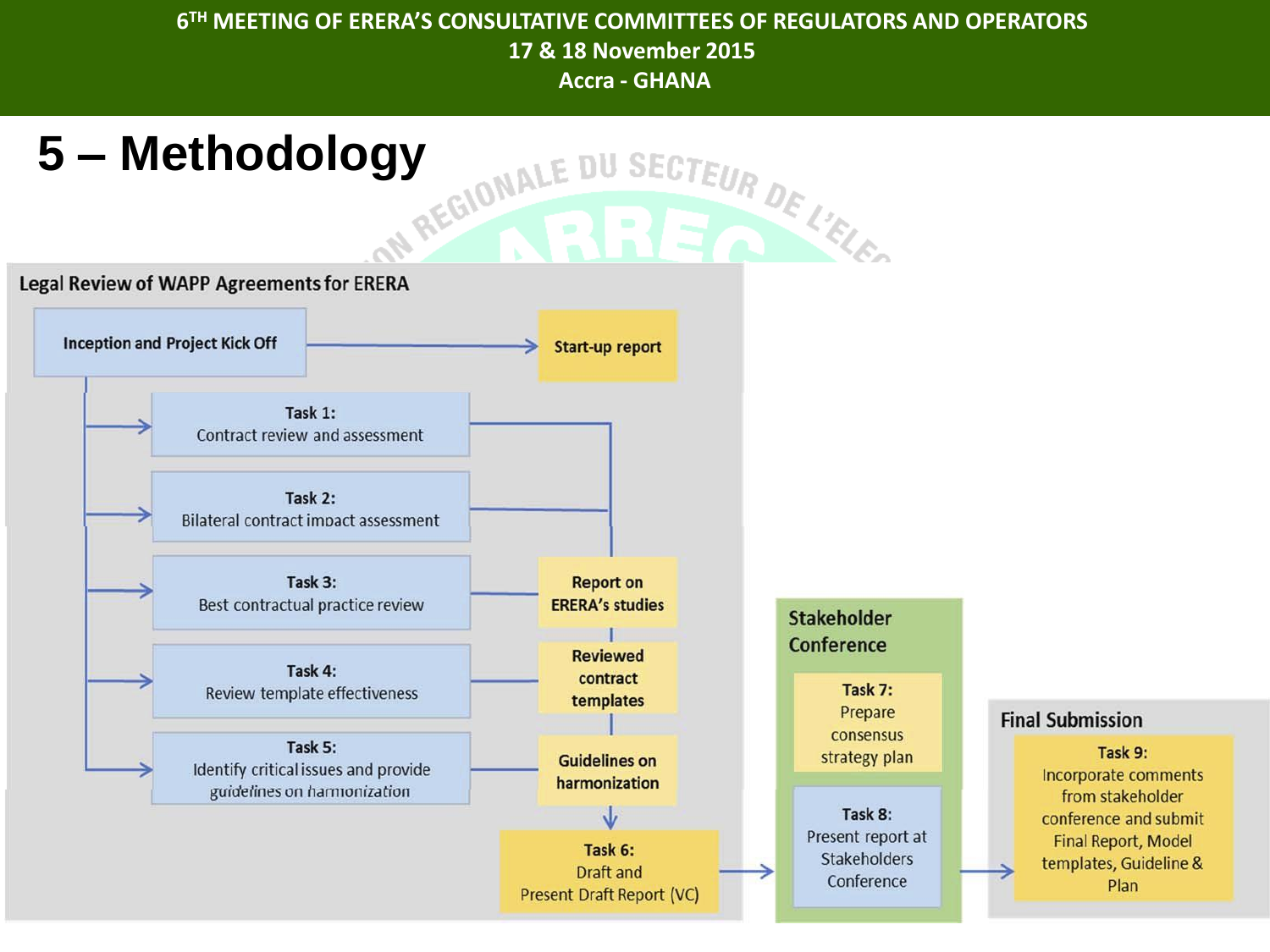| <b>Work Schedule</b>                                                        |                                                                           |              |                |                         |                |                | <b>Months</b><br>$\overline{2}$ |                |   |                | 3  |    |    |    |
|-----------------------------------------------------------------------------|---------------------------------------------------------------------------|--------------|----------------|-------------------------|----------------|----------------|---------------------------------|----------------|---|----------------|----|----|----|----|
| <b>Activities</b>                                                           | <b>Weeks</b>                                                              | $\mathbf{1}$ | $\overline{2}$ | $\overline{\mathbf{3}}$ | 4              | 5 <sup>1</sup> | 6                               | $\overline{7}$ | 8 | $\overline{9}$ | 10 | 11 | 12 | 13 |
| $\bullet$                                                                   | <b>Inception and Project Kick Off</b>                                     |              |                |                         |                |                |                                 |                |   |                |    |    |    |    |
| 0.1                                                                         | Mobilize team and date collection                                         |              |                |                         |                |                |                                 |                |   |                |    |    |    |    |
| 0.2                                                                         | Kick-Off Meeting                                                          |              |                |                         |                |                |                                 |                |   |                |    |    |    |    |
| 0.3                                                                         | Prepare and submit start-up report                                        |              |                |                         |                |                |                                 |                |   |                |    |    |    |    |
| $\mathbf{1}$                                                                | <b>Contract Review and Assessment</b>                                     |              |                |                         |                |                |                                 |                |   |                |    |    |    |    |
| $1.1\,$                                                                     | <b>Contract Review</b>                                                    |              |                |                         |                |                |                                 |                |   |                |    |    |    |    |
| 1.2                                                                         | <b>Contract Assessment</b>                                                |              |                |                         |                |                |                                 |                |   |                |    |    |    |    |
| 2 <sup>7</sup>                                                              | <b>Bilateral Contract Impact Assessment</b>                               |              |                |                         |                |                |                                 |                |   |                |    |    |    |    |
| 2.1                                                                         | <b>Bilateral Contract Impact Assessment</b>                               |              |                |                         |                |                |                                 |                |   |                |    |    |    |    |
| $3 -$                                                                       | <b>Best Contractual Practice Review</b>                                   |              |                |                         |                |                |                                 |                |   |                |    |    |    |    |
| 3.1:                                                                        | Review ERERA's best practice study                                        |              |                |                         |                |                |                                 |                |   |                |    |    |    |    |
| 3.2:                                                                        | Prepare best practice guidelines                                          |              |                |                         |                |                |                                 |                |   |                |    |    |    |    |
| $\overline{4}$                                                              | <b>Review template effectiveness</b>                                      |              |                |                         |                |                |                                 |                |   |                |    |    |    |    |
| 4.1                                                                         | Review template effectiveness                                             |              |                |                         |                |                |                                 |                |   |                |    |    |    |    |
| $5 -$                                                                       | Identify critical issues for harmonizing agreements                       |              |                |                         |                |                |                                 |                |   |                |    |    |    |    |
| 5.1                                                                         | Identify critical issues                                                  |              |                |                         |                |                |                                 |                |   |                |    |    |    |    |
| 5.2                                                                         | Prepare guideline summarizing critical issues to strengthen harmonization |              |                |                         |                |                |                                 |                |   |                |    |    |    |    |
| 6 <sup>1</sup>                                                              | <b>Draft and Present Draft Report (VC)</b>                                |              |                |                         |                |                |                                 |                |   |                |    |    |    |    |
| 6.1                                                                         | Prepare and submit draft Report                                           |              |                |                         |                |                |                                 |                |   |                |    |    |    |    |
| $6.2$                                                                       | Present Draft Report to ERERA                                             |              |                |                         |                |                |                                 |                |   |                |    |    |    |    |
| 7 <sup>1</sup>                                                              | <b>Prepare Consensus Strategy</b>                                         |              |                |                         |                |                |                                 |                |   |                |    |    |    |    |
| 7.1                                                                         | <b>Prepare Consensus Strategy</b>                                         |              |                |                         |                |                |                                 |                |   |                |    |    |    |    |
| 8 <sup>1</sup>                                                              | Present Report at Stakeholder Conference                                  |              |                |                         |                |                |                                 |                |   |                |    |    |    |    |
| 8.1                                                                         | Organize conference and provide support to ERERA                          |              |                |                         |                |                |                                 |                |   |                |    |    |    |    |
| 8.2                                                                         | Present Draft Report at Stakeholder Conference                            |              |                |                         |                |                |                                 |                |   |                |    |    |    |    |
| $9-$                                                                        | <b>Submission of Final Outputs to ERERA</b>                               |              |                |                         |                |                |                                 |                |   |                |    |    |    |    |
| 9.1                                                                         | Submission of Final Outputs to ERERA                                      |              |                |                         |                |                |                                 |                |   |                |    |    |    |    |
| <b>Deliverables and Key Consultation Schedule</b>                           |                                                                           | $\mathbf{1}$ | $\overline{2}$ | $\overline{\mathbf{3}}$ | $\overline{a}$ | 5              | 6                               | $\overline{7}$ | 8 | $\mathbf{9}$   | 10 | 11 | 12 | 13 |
| <b>Start Up Report</b>                                                      |                                                                           |              |                |                         |                |                |                                 |                |   |                |    |    |    |    |
| <b>Draft Final Report</b>                                                   |                                                                           |              |                |                         |                |                |                                 |                |   |                |    |    |    |    |
| Final Report, Reviewed Model Contracts, Reviewed Guidelines, Consensus Plan |                                                                           |              |                |                         |                |                |                                 |                |   |                |    |    |    |    |